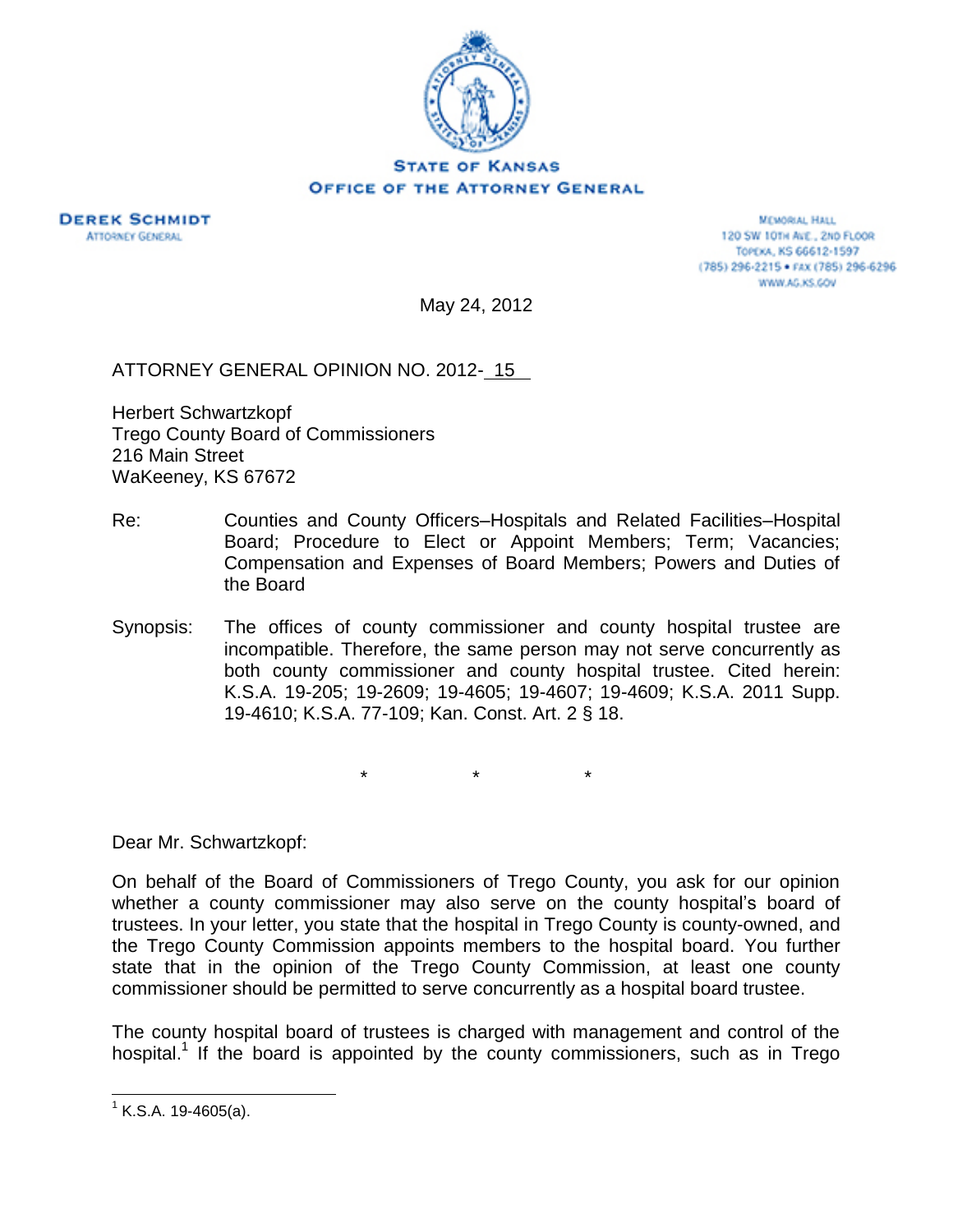County, the board shall submit an annual budget to the commissioners for approval.<sup>2</sup> The board controls expenditures by the hospital and is authorized to enter into contracts for insurance and the employment of hospital administrators; to obtain letters of credit; to establish and fund a pension fund for hospital employees; and to supervise and maintain the care and custody of all hospital property. $3$ 

In the case of Trego County, the board of county commissioners appoints and exercises control over the hospital trustees.<sup>4</sup> The commissioners also approve the hospital's annual budget;<sup>5</sup> determine the amount of compensation for trustees;<sup>6</sup> have the authority to seek removal of trustees from office through civil proceedings;<sup>7</sup> may extend or shorten the term of some or all trustees in certain circumstances;<sup>8</sup> and may modify by resolution the number of trustees.<sup>9</sup>

The answer to your question depends on whether the office of county hospital trustee<sup>10</sup> and the office of county commissioner are incompatible. The Kansas Constitution empowers the Legislature to provide for the election and appointment of all public officers not otherwise provided for in the Constitution.<sup>11</sup> In the absence of a statute authorizing a person to hold more than one public office, Kansas courts apply the common law doctrine of incompatibility of office.<sup>1</sup>

Incompatibility of office arises where "the nature and duties of the two offices are such as to render it improper, from considerations of public policy, for one person to retain both."<sup>13</sup> "Offices are incompatible when the performance of the duties of one in some way interferes with the performance of the duties of the other."<sup>14</sup> "[I]ncompatibility exists whenever the statutory functions and duties of the offices require the officer to choose one obligation over another."<sup>15</sup> For example, two offices are incompatible where the incumbent of one office has the power of appointment to the other office, or the power to remove its incumbent.<sup>16</sup>

 $\overline{a}$ 

 $^8$  K.S.A. 19-4605(f) and (g).

 $2$  K.S.A. 19-4607(c). Hospital boards that are elected by qualified electors of the county shall submit annual budgets to the county clerk.

 $3$  K.S.A. 2011 Supp. 19-4610.

 $4$  Pursuant to K.S.A. 19-4605(c), a county hospital board of trustees may be elected or appointed by the county commission. Because the Trego County hospital trustees are appointed, our opinion is focused on the duties of a county commission vis-à-vis *appointed* county hospital trustees.

 $5$  K.S.A. 19-4607(c).

<sup>6</sup> K.S.A. 19-4609.

 $^7$  K.S.A. 19-2609; 19-4605(i).

 $^9$  K.S.A. 19-4605(f).

<sup>10</sup> County hospital trustees are county officers. *See, e.g., State ex rel. Murray v. Palmgren*, 231 Kan. 524 (1982); Attorney General Opinion Nos. 73-78; 77-144; 83-11.

Kan. Const., Art. 2, § 18.

<sup>12</sup> K.S.A. 77-109; *Congdon v. Knapp*, 106 Jan. 206 (1920); *Dyche v. Davis*, 92 Jan. 971 (1914); *Abry v. Gray*, 58 Kan. 148 (1897).

 $13\,58$  Kan. at 149.

<sup>14</sup> 92 Kan. at 977.

 $15$  63C Am. Jur. 2d Public Officers and Employees § 58 (footnotes omitted).

<sup>16</sup> *Id.* at § 59;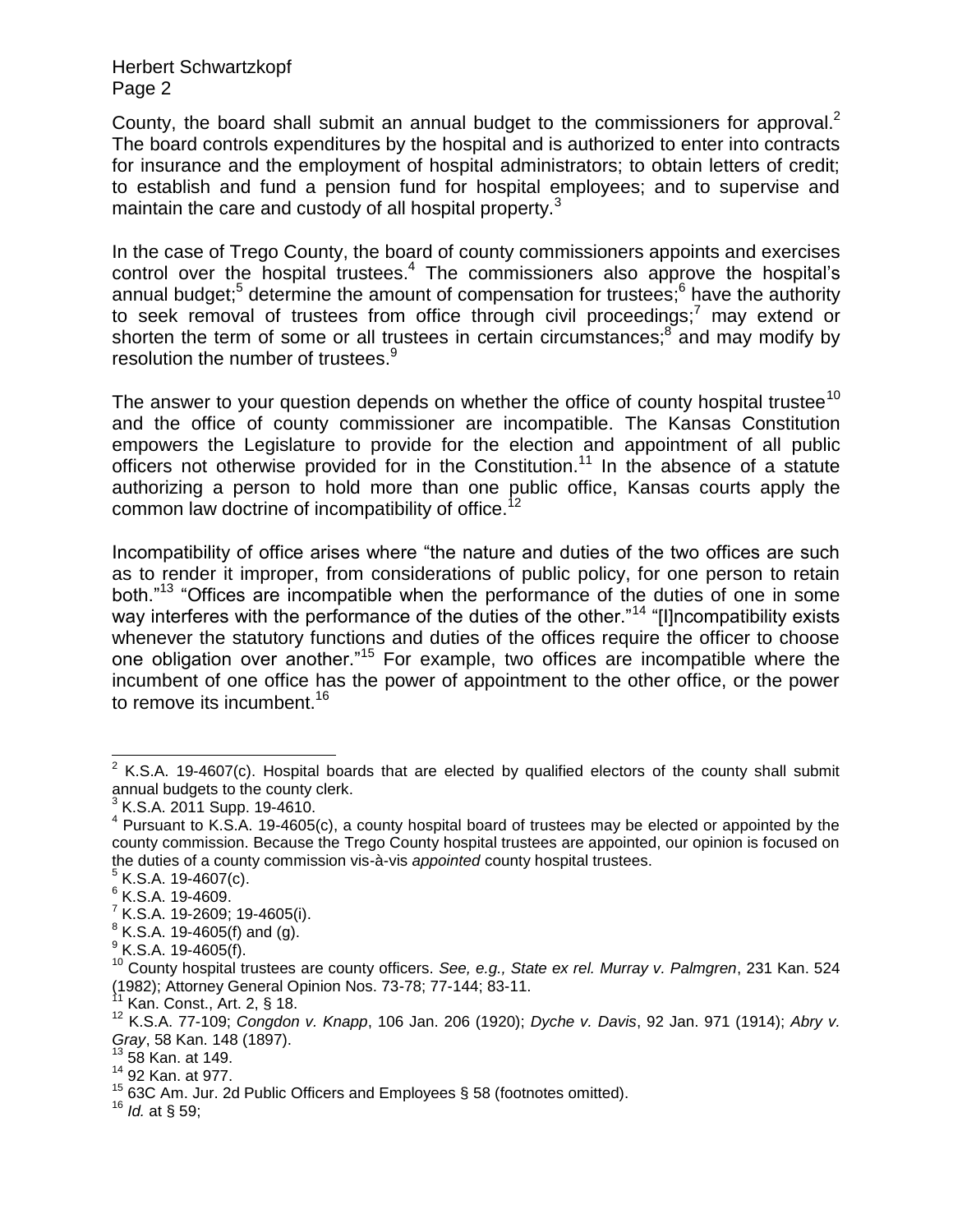We note that no statute exists that authorizes a person to hold concurrently the office of county commissioner and the office of county hospital trustee.<sup>17</sup> Accordingly, we apply the common law doctrine of incompatibility of office to determine whether the concurrent holding of such offices is permissible.

This office has previously opined on an identical matter. In Attorney General Opinion No. 83-11, Attorney General Robert Stephan considered whether one person could simultaneously hold the offices of county hospital trustee and county commissioner. Attorney General Stephan concluded that the two offices are incompatible:

[W]e think it clear that the duties and functions of county commissioner and hospital trustee are inherently inconsistent and repugnant so as to render these offices incompatible as a matter of law. This conclusion is prompted primarily by the fact that the office of hospital trustee is subordinate to that of county commissioners . . . .

In our judgment, these statutorily established relationships between the board of county commissioners and the county hospital board of trustees make it impossible for a person serving simultaneously as a member of both boards to "discharge faithfully, impartially and efficiently the duties of both offices." Even if such person in this capacity as county commissioner were to abstain from discussing, participating in or voting on matters affecting his or her incumbency of the office of hospital trustee, such abstention deprives the constituency in his or her county commissioner district of a representative who is free to make independent judgments on such matters. It is our opinion that such constituency is entitled, as a matter of public policy, to an elected representative who can vote without conflict on substantially all matters. Thus, the county commissioner's abstention from voting on matters pertaining to the county hospital would deprive his or her constituency of a representative who is free to make independent judgments on such matters.<sup>18</sup>

Later, in Attorney General Opinion No. 93-29, Attorney General Stephan opined that a person may not concurrently serve as a councilperson of a city of the second class and as a member of the city hospital board of trustees based upon the doctrine of incompatibility of office:

[T]he hospital board is required to file reports with the governing body of the city. Also, the governing body of the city has the authority to modify the size of the hospital board and to fill vacancies occurring on the board. We

 $\overline{\phantom{a}}$ <sup>17</sup> *But see* K.S.A. 19-205, which states that "no person holding any state, county, township or city office shall be eligible to the office of county commissioner . . ." Your question does not pertain to eligibility to the office of county commissioner, but rather the eligibility of a current county commissioner to the office of county hospital trustee, and therefore this statute does not apply to your question. This office previously opined that a county hospital trustee must forfeit that office prior to holding the office of county commissioner. *See* Attorney General Opinion No. 83-11.

<sup>&</sup>lt;sup>18</sup> Internal citations omitted.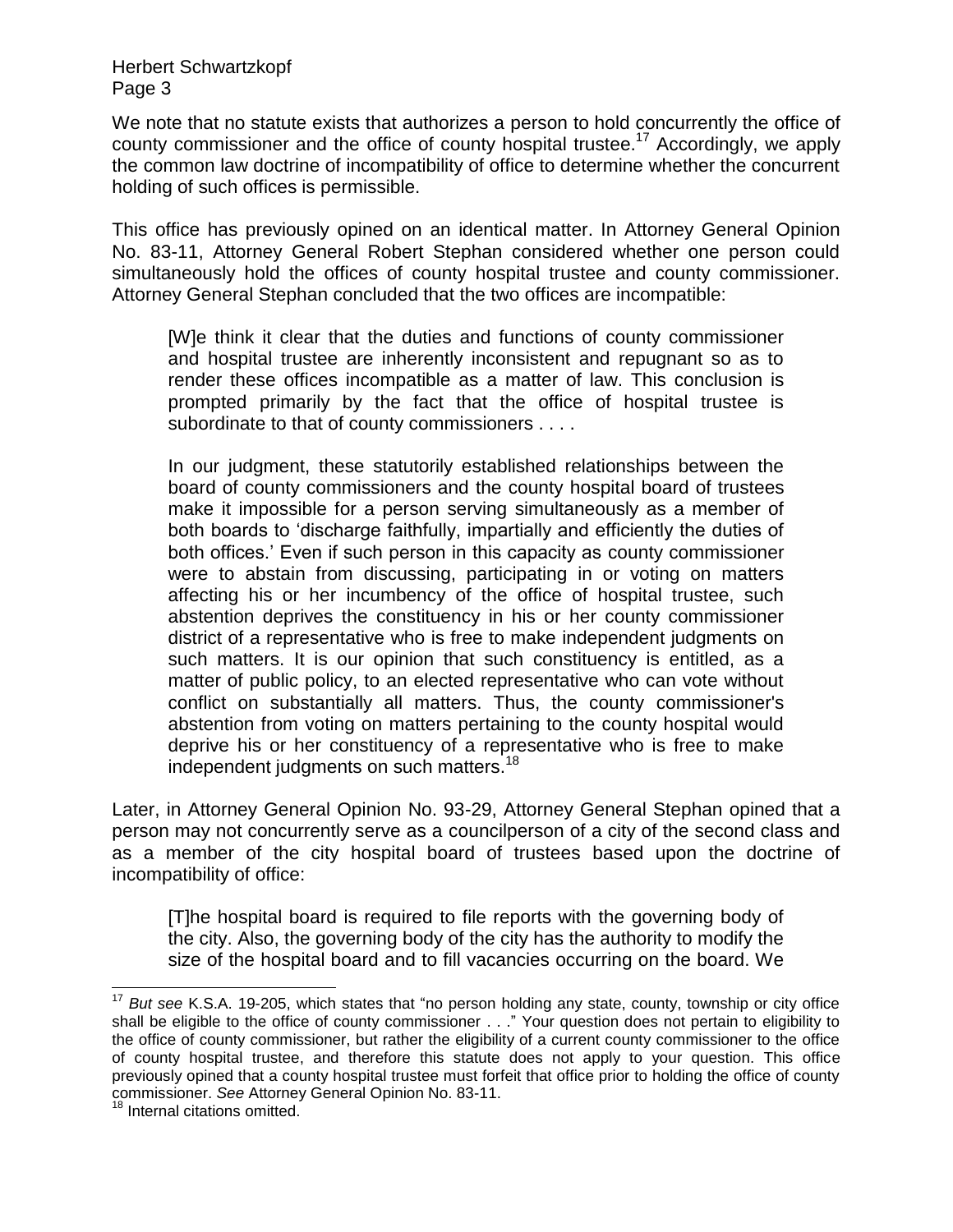> acknowledge that the actual exercise of this authority may occur remotely. However, it is the existence, rather than the operation, of such power which makes two offices incompatible. It is our opinion that the offices of councilperson for a city of the second class and trustee for the city hospital are incompatible. The common law doctrine of incompatibility of offices precludes a person from concurrently serving in both offices.

Since the issuance of Attorney General Opinion Nos. 83-11 and 93-29, the Kansas Supreme Court has considered a similar question, namely, whether a teacher may also serve as a school board member. In *Unified School Dist. No. 501, Shawnee County, Kan. v. Baker*, the Supreme Court described why Baker"s employment as a teacher was incompatible with her duties as a board member:

By assuming the role of teacher and Board member, Baker occupies one position that is subordinate to the other. As Board member she is the employer and as teacher, the employee. In her capacity as Board member she sits on a policy-making body that negotiates with the teachers' collective bargaining representative, who is also her representative as a teacher. This is a clear conflict of interest. Similarly, Baker is subject to discipline by the Board. She may, under certain circumstances, be fired by it. The principal who must evaluate Baker's performance as a teacher indirectly answers to Baker as a board member. As Baker discharges her Board duties, her actions, no matter how well-intentioned, will be colored by the conflict inherent in her two positions.<sup>19</sup>

There has been no intervening legislation or case law that would cause us to reach a different conclusion here than in Attorney General Opinion Nos. 83-11 and 93-29. Applying the same analysis as the authorities cited above, we note that the Trego Board of County Commissioners appoints county hospital trustees, sets their compensation, and may modify the number of trustees and/or initiate civil proceedings to remove trustees from office. To paraphrase *Baker*, in the case of a county commissioner serving concurrently as a county hospital trustee, such person"s service to each board, no matter how well-intentioned, would be colored by the conflict inherent in the two offices.

l

<sup>&</sup>lt;sup>19</sup> 269 Kan. 239, 251 (2000).